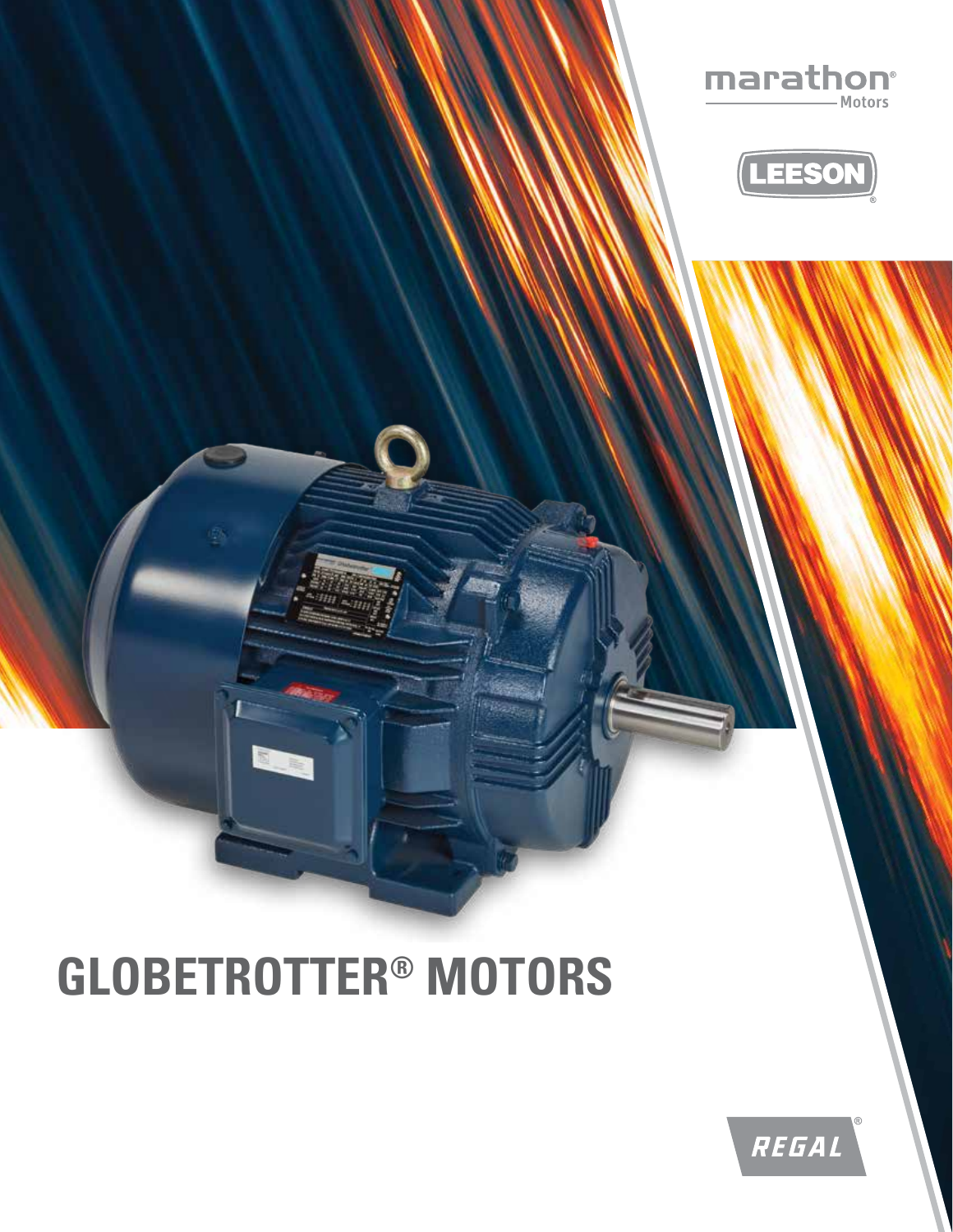## **BUILT TO GO THE DISTANCE**







- IP55 protection
- Division 2/ Zone 2, Class I (gases), Groups A, B, C, D
- Dual frame mounting holes
- F1 to F2 mounting capability

## **TOTALLY ENCLOSED MOTORS**

- C-face
- Cast iron conduit boxes
- Cast iron fan guards
- BCP<sup>™</sup> bearing current protection<sup>\*</sup>

Customers choose Globetrotter motors for general purpose industrial applications. Why? Globetrotter motors, 1.5 HP through 200 HP, provide the much sought after durability and dependability.

The redesigned totally enclosed cast iron construction now includes:

These additional features make this motor ready for the toughest environments and more versatile than ever.

Globetrotter motors are designed to meet or exceed the customer's expectations in the most demanding applications.

## **SEE OUR ACCESSORY KITS AND MODIFICATION SECTIONS IN OUR PRODUCT CATALOG FOR ADDITIONAL OPTIONS:**

\*Bearing current protection may not be installed on motors used in a division 2 location.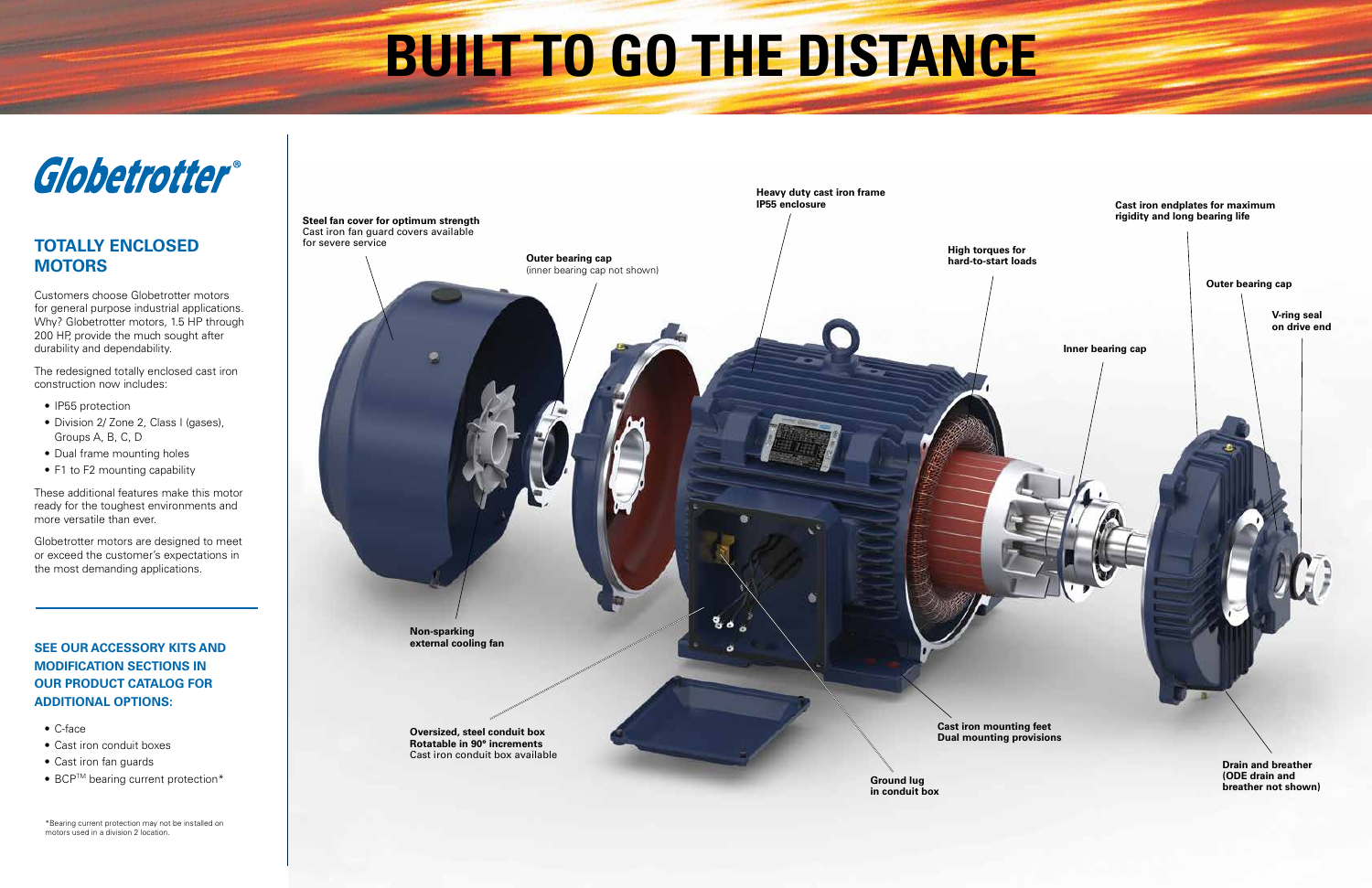# **FOR TOUGH APPLICATIONS**



## **GLOBETROTTER GENERAL PURPOSE DRIP PROOF C-FACE**

## **GLOBETROTTER® GENERAL PURPOSE DRIP PROOF**

• 1.5 - 100 HP • 2, 4, 6 pole

• Class F, Class B rise insulation • Meets or exceeds USA mandated



- 182-365 steel frame, 404 cast iron frame
- 1.5 100 HP
- $\bullet$  2, 4 pole
- 230/460V, 575V (only through 50 HP)
- Drip proof enclosure
- Steel conduit box
- 1.15 service factor on sinewave
- Class F, Class B rise insulation
- Ball bearings, mechanically locked on shaft end
- NEMA Premium efficiencies
- Inverter duty 10:1
- F1/F2 compatible
- Dual frame mounting
- UL recognized, CSA certified, CE mark
- efficiencies • Inverter duty 10:1
	- F1/F2 compatible
- 182-365 steel frame; 404-449 cast iron frame
- 1.5 200 HP
- 2, 4, 6 pole
- 200V, 230/460V, 460V on 125 HP and up, 575V
- Drip proof enclosure
- Steel conduit box
- 1.15 service factor on sinewave
- Class F, Class B rise insulation
- Bearing caps 284-449
- NEMA Premium® efficiencies
- Inverter duty 10:1
- F1/F2 compatible
- Dual frame mounting
- UL recognized, CSA certified, CE mark



**GLOBETROTTER** 

**CLOSE COUPLED PUMP** 

**DRIP PROOF**

• 182-326 steel frame

• 200V, 230/460V, 575V

- 
- 
- 1.5 200 HP
- 
- 
- 
- -
- 
- 
- 
- 1.15 service factor on sinewave
- Bearing lock 182-286
- Bearing caps 324 and up
- 
- 
- F1/F2 compatible
- Dual frame mounting
- 
- 

• NEMA® JM and JP shaft dimensions • JM and JP frames have rigid base • JMV and JPV frames for vertical

mount without base • Drip proof enclosure • Steel conduit box

• 1.15 service factor on sinewave • Ball bearings, mechanically locked

on shaft end

• Dual frame mounting

• UL recognized, CSA certified, CE mark

## **GLOBETROTTER® GENERAL PURPOSE TEFC**

• TEFC enclosure • IP55 protection on cast iron frames







- Rolled steel frame 182-256
- Cast iron frame 182-449
- 
- 2, 4, 6 pole
- 200V, 230/460V, 460V on 125 HP and up, 575V
- 
- IP43 protection on rolled steel frames
	-
- Groups A,B,C,D
- Meets temperature code T2B
- Steel conduit box & fan guard
- Class F, Class B rise insulation
- 
- NEMA Premium® efficiencies
- Inverter duty 10:1
- 
- 
- UL recognized, CSA certified, CE mark
- 



## **GLOBETROTTER GENERAL PURPOSE TEFC C-FACE**

• Rolled steel frame 182-256 • Cast iron frame 182-405 • 1.5 - 100 HP, 2, 4, 6 pole, C-face footed • 1.5 - 10 HP, 2, 4, 6 pole, C-face footless • 200V, 230/460V, 575V (only C-face

footed)

### • TEFC enclosure

A,B,C,D

- IP43 protection on rolled steel frames
- IP55 protection on cast iron frames
- Cast iron construction
- Division 2, Zone 2 Class I (gases) Groups
- Meets temperature code T2B
- Steel conduit box & fan guard
- 1.15 service factor on sinewave
- Class F, Class B rise insulation
- Bearing lock 182-286
- Bearing caps 324 and up
- NEMA Premium efficiencies
- Inverter duty 10:1
- F1/F2 compatible
- Dual frame mounting
- UL recognized, CSA certified, CE mark





## **GLOBETROTTER CLOSE COUPLED PUMP TEFC**

- Rolled steel frame 182-215
- Cast iron frame 254-326
- 1.5 50 HP
- 2, 4, 6 pole
- 200V, 230/460V, 575V
- NEMA® JM and JP shaft dimensions
- JM and JP frames have rigid base
- JMV and JPV frames for vertical mount without base
- TEFC enclosure
- IP43 protection on rolled steel frames
- IP55 protection on cast iron frames
- Division 2, Zone 2 Class I (gases) Groups A,B,C,D
- Meets temperature code T2B
- Steel conduit box & fan guard
- 1.15 service factor on sinewave
- Class F, Class B rise insulation
- Bearing lock 182-286, bearing caps 324- 326
- Meets or exceeds USA mandated efficiencies
- Inverter duty 10:1
- F1/F2 compatible
- Dual frame mounting
- UL recognized, CSA certified, CE mark









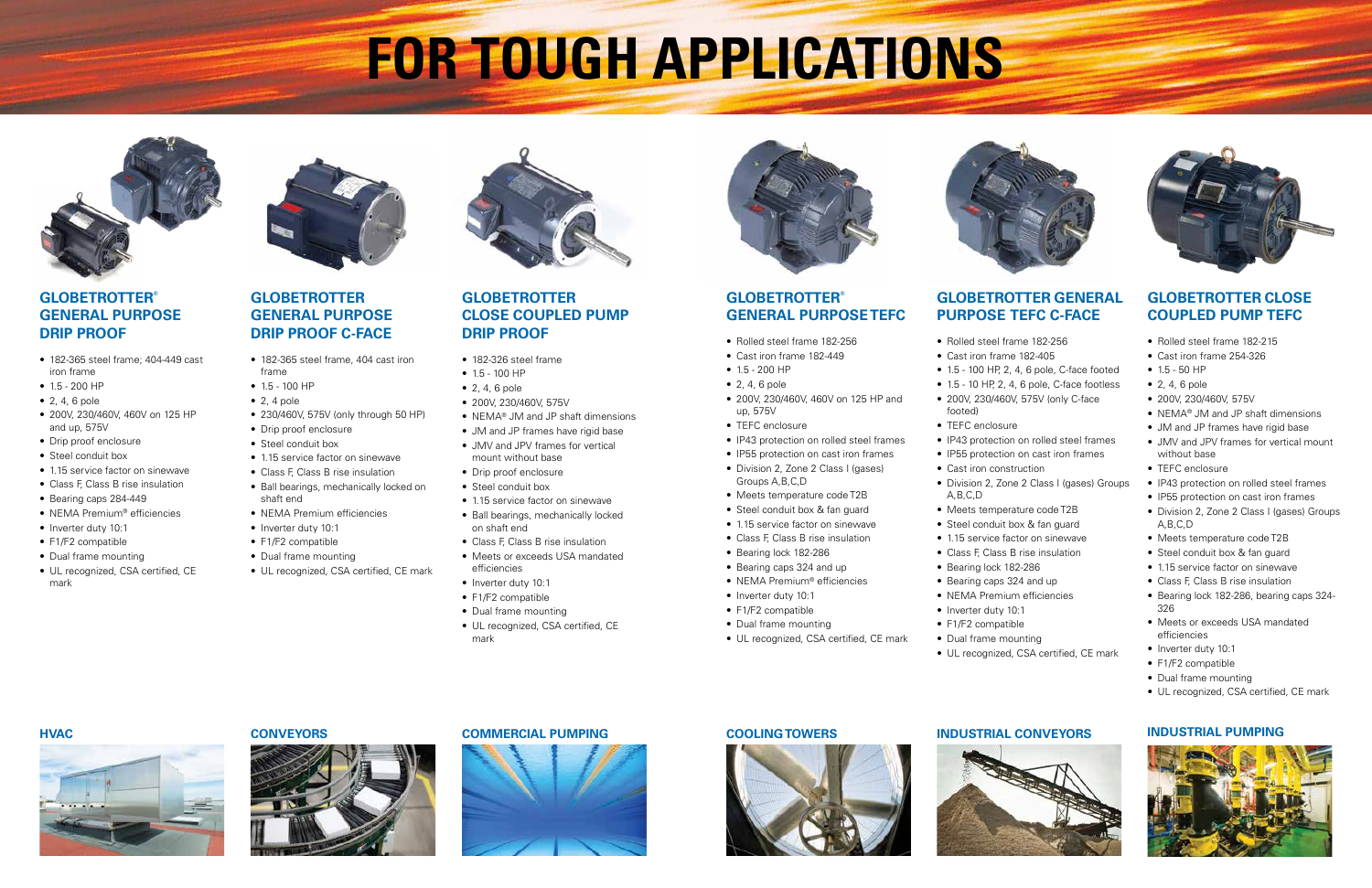| <b>COMPETITIVE ANALYSIS - TEFC - FOOTED</b> |                                                                        |                                                                              |                                                                         |                                                   |                                                                             |  |  |  |  |
|---------------------------------------------|------------------------------------------------------------------------|------------------------------------------------------------------------------|-------------------------------------------------------------------------|---------------------------------------------------|-----------------------------------------------------------------------------|--|--|--|--|
| <b>Features</b>                             | <b>Marathon</b> <sup>®</sup><br>Globetrotter <sup>®</sup> Motors (Old) | <b>Marathon</b> <sup>®</sup><br><b>Globetrotter<sup>®</sup> Motors (New)</b> | Baldor®*<br><b>Super-E<sup>®</sup> Motors</b><br><b>ECP-Severe Duty</b> | <b>TECO®*</b><br><b>MAX-E1<sup>®</sup> Motors</b> | <b>WEG®*</b><br><b>W22<sup>®</sup> Motors</b><br><b>Severe Duty</b>         |  |  |  |  |
| <b>NEMA Premium®</b>                        | Yes                                                                    | <b>Yes</b>                                                                   | Yes                                                                     | Yes                                               | Yes                                                                         |  |  |  |  |
| <b>Inverter Capable</b>                     | Yes                                                                    | Yes                                                                          | Yes                                                                     | <b>Yes</b>                                        | Yes                                                                         |  |  |  |  |
| SGR                                         | Pre drilled for SGR                                                    | Mod available                                                                | Mod available                                                           | Mod available                                     | Optional                                                                    |  |  |  |  |
| <b>Frame Material</b>                       | Cast iron 182-449                                                      | Rolled steel up to 256,<br>cast iron 182-449                                 | Steel up to 210,<br>cast iron 250 and<br>up                             | Cast iron                                         | Cast iron                                                                   |  |  |  |  |
| <b>F2 Convertible</b>                       | Yes                                                                    | Yes and dual drilled<br>for larger frames                                    | Yes                                                                     | Yes with dual drilled<br>for larger frames        | Yes                                                                         |  |  |  |  |
| <b>IP Code</b>                              | IP43                                                                   | IP43 rolled steel<br>IP55 cast iron                                          | <b>IP55</b>                                                             | <b>IP54</b>                                       | <b>IP55</b>                                                                 |  |  |  |  |
| Hazardous loc.                              | None                                                                   | Div 2, class I                                                               | Div 2, class I                                                          | Div 2, class I                                    | Div 2, class I                                                              |  |  |  |  |
| <b>Drain</b>                                | Drain hole in bracket up<br>to 210, and in frame for<br>250 and up     | Brass drain & brass<br>breather on each<br>bracket, radially                 | On brackets, axial                                                      | Drain hole on each<br>bracket, radially           | On bracket, rubber<br>plug, radially                                        |  |  |  |  |
| <b>Bearing Cap</b>                          | Internal & external<br>on both ends                                    | Internal & external<br>on both ends (324 frame<br>and up)                    | Internal on both<br>ends                                                | Internal & external on<br>280 and up              | Internal & external on<br>250 and up                                        |  |  |  |  |
| Greasing                                    | <b>Grease fittings</b>                                                 | Grease fittings                                                              | Pipe plug                                                               | Automatic grease<br>discharge fittings            | Grease relief fitting on<br>250 & up                                        |  |  |  |  |
| Fan Guard/Con-<br>duit Box Material         | Steel with cast iron kits<br>available                                 | Steel with cast iron kits<br>available                                       | Cast iron                                                               | Cast iron                                         | Fan guard: steel up to<br>210, cast iron 250 & up<br>Conduit box: cast iron |  |  |  |  |
| <b>Name Plate</b><br><b>Material</b>        | Aluminum                                                               | Stainless steel                                                              | Stainless steel                                                         | Stainless steel                                   | Stainless steel                                                             |  |  |  |  |

| <b>Features</b>                        | <b>Marathon</b><br><b>Globetrotter (Old)</b>      | <b>Marathon</b><br><b>Globetrotter (New)</b>                          | <b>Baldor</b><br><b>Super-E Motors</b>           | <b>TECO Motors</b><br><b>ASHH &amp; ASGH</b>                      | <b>WEG Motors</b>                                                    |
|----------------------------------------|---------------------------------------------------|-----------------------------------------------------------------------|--------------------------------------------------|-------------------------------------------------------------------|----------------------------------------------------------------------|
| <b>NEMA Premium</b>                    | Yes                                               | Yes                                                                   | Yes                                              | Yes                                                               | Yes                                                                  |
| <b>Inverter Capable</b>                | Yes                                               | Yes                                                                   | Yes                                              | Yes                                                               | Yes                                                                  |
| <b>SGR</b>                             | Pre-drilled for SGR                               | Mod available                                                         | Mod available                                    | Some models may have<br><b>SGR</b>                                | Optional                                                             |
| <b>Frame Material</b>                  | Rolled steel up to 286,<br>cast iron for 324 & up | Rolled steel extended up<br>to 365 frame, cast iron<br>400 frame & up | Rolled steel<br>up to 400                        | Rolled steel up to 280<br>cast iron 140 to 440                    | Rolled steel up to 250<br>cast iron 250 & up                         |
| <b>F2 Convertible</b>                  | Yes                                               | Yes and dual drilled<br>for larger frames                             | Yes                                              | No for rolled steel up<br>to 280. Yes for all<br>cast iron frames | Rolled steel, F1 only<br>cast iron, yes                              |
| <b>IP Code</b>                         | <b>IP21</b>                                       | <b>IP21</b>                                                           | $\overline{\phantom{a}}$                         | IP22                                                              | Rolled steel frames, IP21<br>Cast iron frames (256-<br>5810), IP23   |
| <b>Bearing Cap</b>                     | Internal & external<br>on both ends               | Internal & external on<br>both ends (284 frame<br>and up)             | No                                               | Internal & external on<br>both ends 280TS & up                    | Optional, standard for<br>flanged motors                             |
| <b>End Brackets</b><br><b>Material</b> | Cast iron                                         | Cast iron                                                             | Cast iron on cast<br>iron frames                 | Cast iron on cast iron<br>frames                                  | Aluminum on rolled<br>steel frames, cast iron<br>on cast iron frames |
| <b>Conduit Box</b><br>Material         | Steel with cast iron<br>kits available            | Steel with cast iron<br>kits available                                | Aluminum up to<br>360, cast iron for<br>400 & up | Rolled steel                                                      | Aluminum on rolled<br>steel frames, cast iron<br>on cast iron frames |
| <b>Name Plate</b><br><b>Material</b>   | Aluminum                                          | Stainless steel                                                       | Aluminum                                         | Stainless steel                                                   | Stainless on cast iron<br>frames                                     |

## **COMPETITIVE ANALYSIS - ODP - FOOTED**

*The nameplate is the key to selecting the proper replacement motor. The model number is the key to finding the correct* 

*replacement parts.*

**Agency symbols**

**Connection details for low or high voltage Inverter information and UL listed Division 2**

## **NAMEPLATE INFORMATION**



**MODEL** - The ID number **CAT.NO.** - Catalog number **FRAME** - Size and mounting **ENCL** - Enclosure **PH** - Electrical phase **IP** - Ingress protection **IC** - Inherent cooling **MTG** - Conduit box location - F1 or F2 **DES** - Code by NEMA® **CODE** - NEMA locked-rotor KVA **INSL** - Insulation class **RISE** - Full load operating temperature **SF** - Percentage of rated HP the motor can safely operate at **AMB** - The allowable surrounding air temperature **ALT** - The allowable altitude

### **WEBSITE AND E-COMMERCE**

Information can be accessed instantly, any time of the day on our website and e-commerce site at www.regalbeloit.com/Brands/Marathon-Motors. Our comprehensive product data is available in a convenient bundled file called our data sheet, or by individual certification and performance files. Download CAD files for products, view products in a 360˚ rotatable view or access necessary dimensional drawings all in one place.

> **VOLTS** - Voltage rating of the motor at the operating frequency **HZ** - Input frequency of the power supply **HP** - Rated horsepower the motor will produce **kW** - Rated output in watts **Cos** - Cosine is the ratio of actual power to the apparent power **RPM** - Full load speed at rated frequency **NOM.EFF.** - Average efficiency **FL AMPS** - The rated load current expressed in amps at the namplated HP, voltage and frequency **DUTY** - Time rating under load **SHAFT END BRG** - Drive end bearing size **OPP END BRG** - Opposite drive bearing size **YOM** - Year of Manufacture **Wt (lbs/kg)** - Motor weight in pounds and kilograms